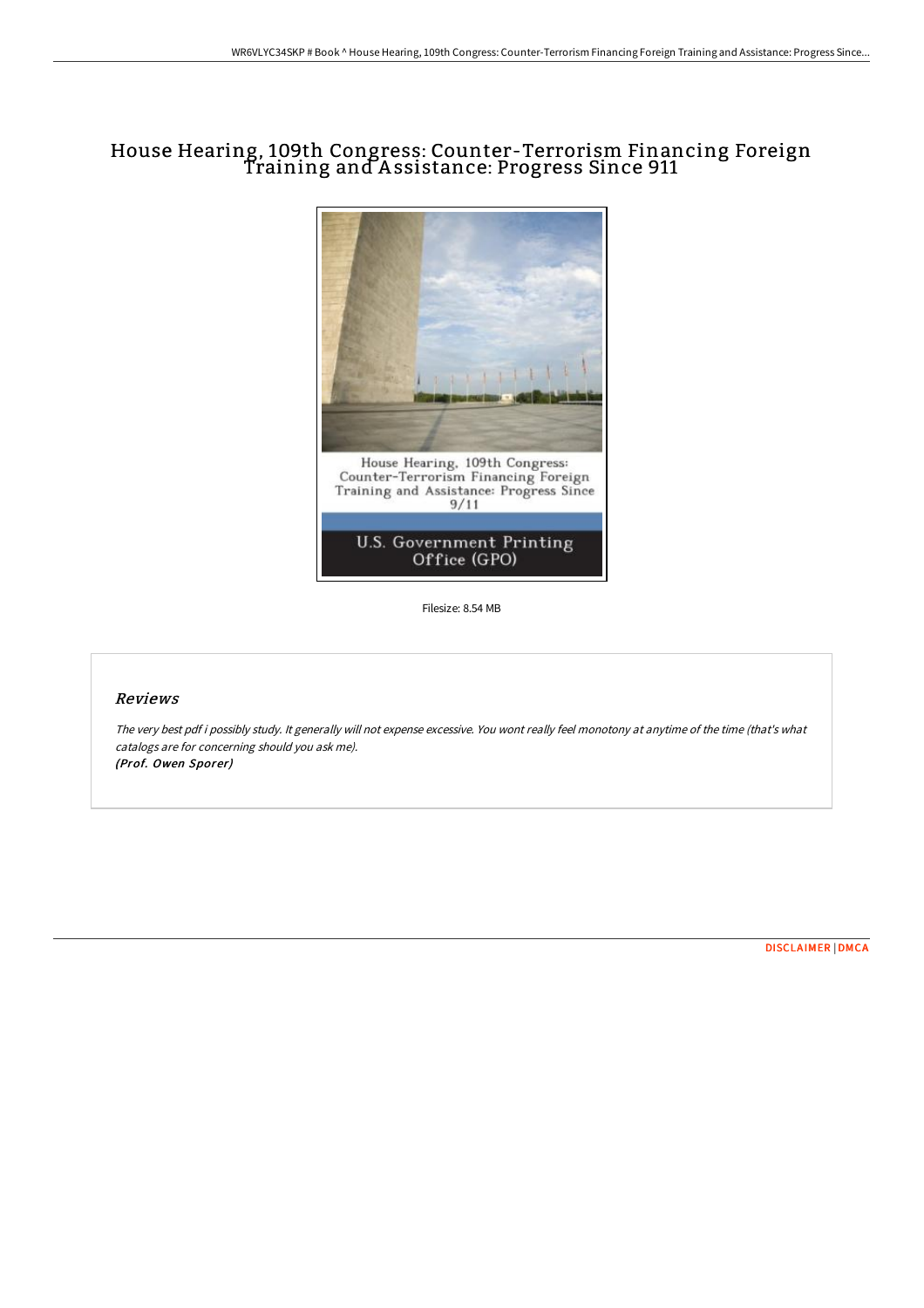# HOUSE HEARING, 109TH CONGRESS: COUNTER-TERRORISM FINANCING FOREIGN TRAINING AND ASSISTANCE: PROGRESS SINCE 911



Bibliogov. Paperback. Book Condition: New. This item is printed on demand. Paperback. 132 pages. Dimensions: 9.7in. x 7.4in. x 0.3in.The United States Government Printing Office (GPO) was created in June 1860, and is an agency of the U.S. federal government based in Washington D.C. The office prints documents produced by and for the federal government, including Congress, the Supreme Court, the Executive Office of the President and other executive departments, and independent agencies. A hearing is a meeting of the Senate, House, joint or certain Government committee that is open to the public so that they can listen in on the opinions of the legislation. Hearings can also be held to explore certain topics or a current issue. It typically takes between two months up to two years to be published. This is one of those hearings. This item ships from La Vergne,TN. Paperback.

E Read House Hearing, 109th Congress: [Counter-Terrorism](http://techno-pub.tech/house-hearing-109th-congress-counter-terrorism-f.html) Financing Foreign Training and Assistance: Progress Since 911 Online

Download PDF House Hearing, 109th Congress: [Counter-Terrorism](http://techno-pub.tech/house-hearing-109th-congress-counter-terrorism-f.html) Financing Foreign Training and Assistance: Progress Since 911